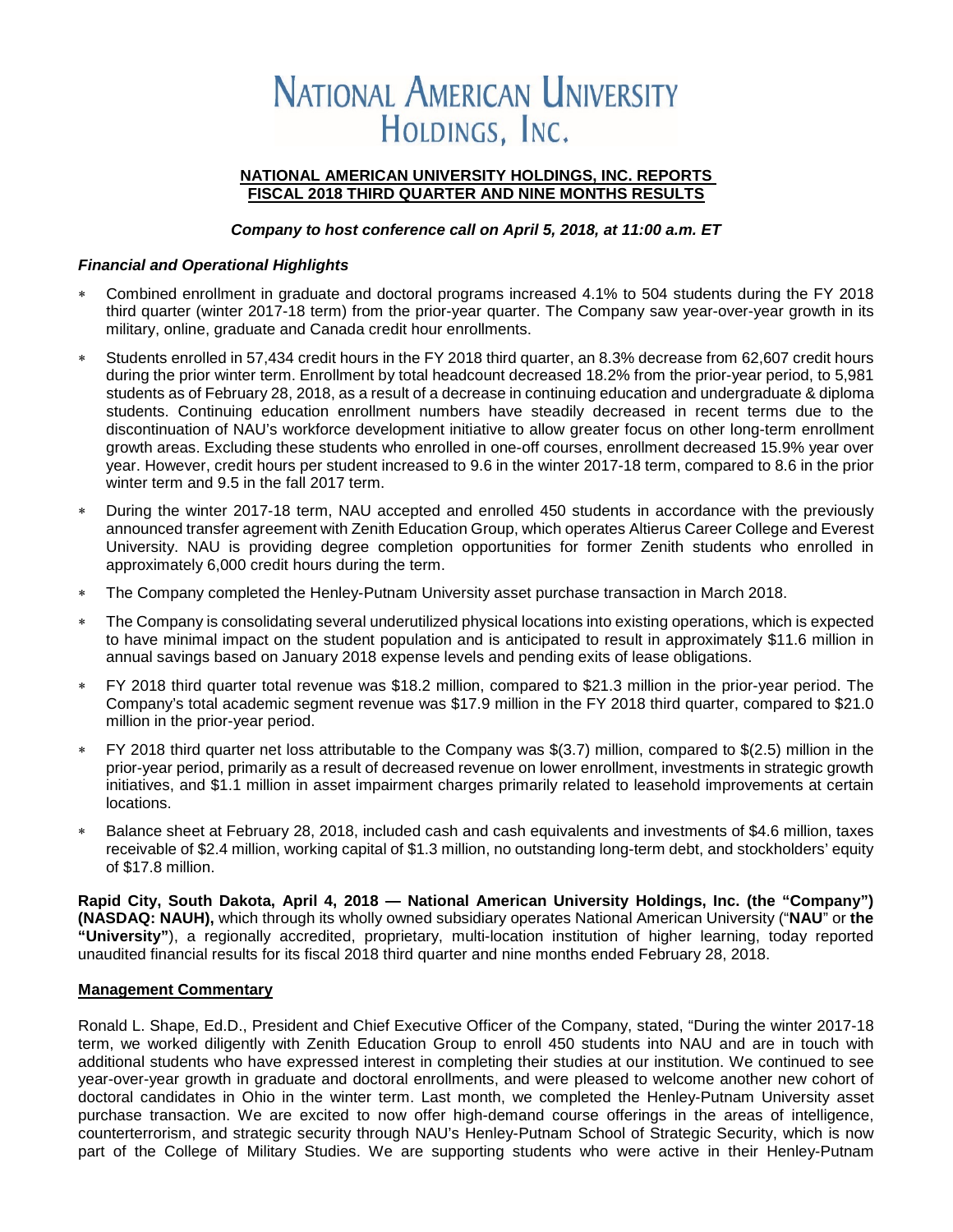coursework as of the date of closing and will work to transition students into the new NAU format as this next term begins. We anticipate everything to be fully integrated and transitioned by June 1, and look forward to supporting these new students through their academic journeys. Stabilizing and increasing enrollments has continued to be a major focus, and we expect the additional students from the recent developments with Zenith and Henley-Putnam, combined with the continued growth in our military, online, graduate, and Canada operations, to have a positive impact on future terms. Our second online enrollment center in Kansas City, Missouri, is now fully operational, and we anticipate this will help to drive growth in online, which our student population has increasingly gravitated towards."

Dr. Shape continued, "On a related note, we recently announced strategic operational consolidations of several underutilized physical locations, which we expect will result in approximately \$11.6 million in annual savings once we are able to exit the lease obligations. In doing so, we eliminated a majority of the expense related to lease obligations for these locations and made related staffing reductions, which accounts for approximately \$3 million in savings annually. There was minimal disruption to affected students, and we have successfully transitioned students impacted by these consolidations into existing operations. We continue working to ensure students are receiving quality academic programming with the necessary support services they need to graduate and to succeed in the workplace after graduation. We believe the institution is now better positioned to capitalize on the growth in our enrollment drivers, which will pave the way for the Company to achieve positive cash flow and return to profitability."

## **Operating Review**

#### *Enrollment Update*

Total NAU student enrollment for the winter 2017-18 term was 5,981 students, compared to 7,314 during the prior winter term. Students enrolled in 57,434 credit hours, compared to 62,607 credit hours during the prior winter term. The current average age of NAU's students continues to be in the mid-30s, with those seeking undergraduate degrees remaining the highest portion of NAU's student population.

|                         |                           | <b>February 28, 2018</b><br>(Winter '17-'18 Term) | <b>February 28, 2017</b><br>(Winter '16-'17 Term) |                        |  |  |  |
|-------------------------|---------------------------|---------------------------------------------------|---------------------------------------------------|------------------------|--|--|--|
|                         | No. of<br><b>Students</b> | $%$ of<br>Total                                   | No. of<br><b>Students</b>                         | $%$ of<br><b>Total</b> |  |  |  |
| <b>Continuing Ed</b>    |                           | 0.0%                                              | 202                                               | %<br>2.8               |  |  |  |
| Doctoral                | 111                       | 1.9%                                              | 98                                                | 1.3<br>%               |  |  |  |
| Graduate                | 393                       | 6.6 %                                             | 386                                               | %<br>5.3               |  |  |  |
| Undergraduate & Diploma | 5,477                     | 91.6 %                                            | 6,628                                             | %<br>90.6              |  |  |  |
| Total                   | 5,981                     | 100.0 %                                           | 7,314                                             | 100.0<br>%             |  |  |  |
|                         | No. of<br><b>Credits</b>  | $%$ of<br>Total                                   | No. of<br><b>Credits</b>                          | $%$ of<br>Total        |  |  |  |
| <b>On-Campus</b>        | 5,910                     | 10.3%                                             | 11,642                                            | 18.6<br>%              |  |  |  |
| Online                  | 46,229                    | 80.5 %                                            | 46,491                                            | 74.3<br>%              |  |  |  |
| <b>Hybrid</b>           | 5,295                     | 9.2%                                              | 4.474                                             | %<br>7.1               |  |  |  |
| Total                   | 57,434                    | 100.0 %                                           | 62.607                                            | 100.0<br>%             |  |  |  |

The following is a summary of student enrollment at February 28, 2018, and February 28, 2017, by degree level and by instructional delivery method:

## **Financial Review**

The Company, through its wholly owned subsidiary, operates in two business segments: academics, which consists of NAU's undergraduate, graduate, and doctoral education programs and contributes the primary portion of the Company's revenue; and ownership in and development of multiple apartments and condominium complexes from which it derives sales and rental income. The real estate operations generated approximately 1.9% of the Company's revenue for the quarter ended February 28, 2018.

## *Fiscal 2018 Third Quarter Financial Results*

• Total revenue for the FY 2018 third quarter was \$18.2 million, compared to \$21.3 million in the prior-year period. Of this amount, academic tuition revenue was \$16.9 million, compared to \$20.2 million in the prior-year period, and auxiliary (bookstore) revenue was \$1.0 million for the FY 2018 third quarter, compared to \$0.9 million in the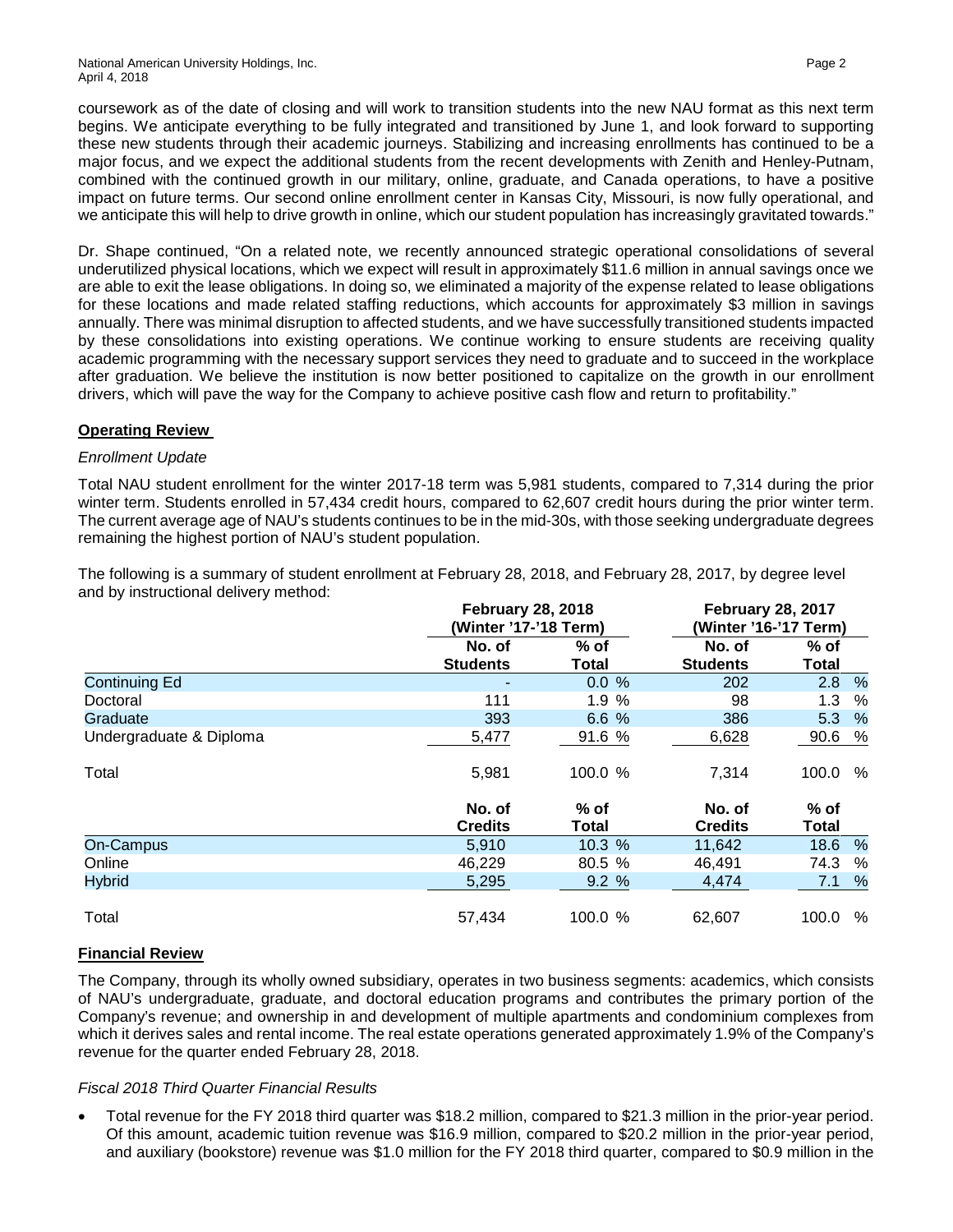prior-year period. This decrease in academic revenue was primarily a result of a decrease in enrollment, which was partially offset by the new NAU Tuition Advantage plan that was approved by NAU's board of governors in November 2016 and became effective in March 2017.

- Educational services expense for the FY 2018 third quarter decreased to \$6.2 million, or 34.9% of total academic segment revenue, from \$7.6 million, or 36.2%, in the prior-year period. Educational services expense specifically relates to academics and includes salaries and benefits of faculty and academic administrators, costs of educational supplies, faculty reference and support material and related academic costs.
- SG&A expenses for the FY 2018 third quarter decreased to \$13.8 million, or 75.8% of total revenue, from \$15.3 million, or 71.8%, in the prior-year period. The percentage increase was primarily a result of fixed costs on a decreasing revenue base and additional expense to launch new programs and transfer programs for closing institutions. Expenses related to growth initiatives such as the College of Military Studies, Canada enrollments, and the new online enrollment center totaled \$1.8 million in the FY 2018 third quarter, compared to \$0.5 million for the same initiatives in the prior-year period.
- Loss before income taxes and non-controlling interest for the FY 2018 third quarter was \$(3.8) million, compared to \$(2.4) million in the prior-year period, primarily as a result of decreased revenue on lower enrollment, as well as increased operating expenses related to \$1.1 million in asset impairment charges primarily related to the strategic consolidations of several underutilized physical locations.
- Net loss attributable to the Company for the FY 2018 third quarter was \$(3.7) million, or (\$0.15) per diluted share based on 24.3 million shares outstanding, compared to net loss attributable to the Company of \$(2.5) million, or (\$0.10) per diluted share based on 24.2 million shares outstanding, in the prior-year period, primarily as a result of the reasons mentioned above.
- Losses before interest, tax, and depreciation and amortization ("LBITDA") for the FY 2018 third quarter were (\$2.4) million, compared to LBITDA of (\$0.9) million in the prior-year period. A table reconciling EBITDA/LBITDA to net loss can be found at the end of this release.
- Adjusted LBITDA, which excludes loss on disposition of property, for the FY 2018 third quarter was \$(1.4) million, compared to LBITDA of (\$0.9) million in the prior-year period. A table reconciling Adjusted EBITDA/LBITDA to net loss can be found at the end of this release.

## *Fiscal 2018 Nine Months Financial Results*

- Total revenues for the first nine months of FY 2018 were \$58.0 million, compared to \$64.4 million in the prioryear period. Of this amount, total academic segment revenue was \$56.5 million, compared to \$63.6 million in the prior-year period, as a result of the decrease in enrollment. The Company continues to execute on its strategic plan, which includes growing enrollments at its current existing locations by investing in new program development and expansion, academic advisor support, and student retention initiatives, while adjusting operation size to be in line with the needs of its student population.
- NAU's educational services expense for the first nine months of FY 2018 was \$19.5 million, or 34.6% of the total academic segment revenue, compared to \$20.6 million, or 32.4%, in the prior-year period.
- During the first nine months of FY 2018, SG&A expenses decreased to \$44.6 million, or 76.9% of total revenues, compared to \$47.2 million, or 73.3%, in the prior-year period.
- Loss before income taxes and non-controlling interest for the first nine months of FY 2018 was \$(11.5) million, compared to loss before income taxes and non-controlling interest of \$(6.6) million in the prior-year period, primarily as a result of decreased revenues offset by lower SG&A expenses.
- Net loss attributable to the Company during the first nine months of FY 2018 was \$(11.3) million, or \$(0.47) per diluted share based on 24.2 million shares outstanding, compared to net loss attributable to the Company of \$(5.3) million, or \$(0.22) per diluted share based on 24.1 million shares outstanding, in the prior-year period.
- LBITDA for the first nine months of FY 2018 was  $$(7.4)$  million, compared to LBITDA of  $$(2.1)$  million in the prioryear period. A table reconciling EBITDA/LBITDA to net loss can be found at the end of this release.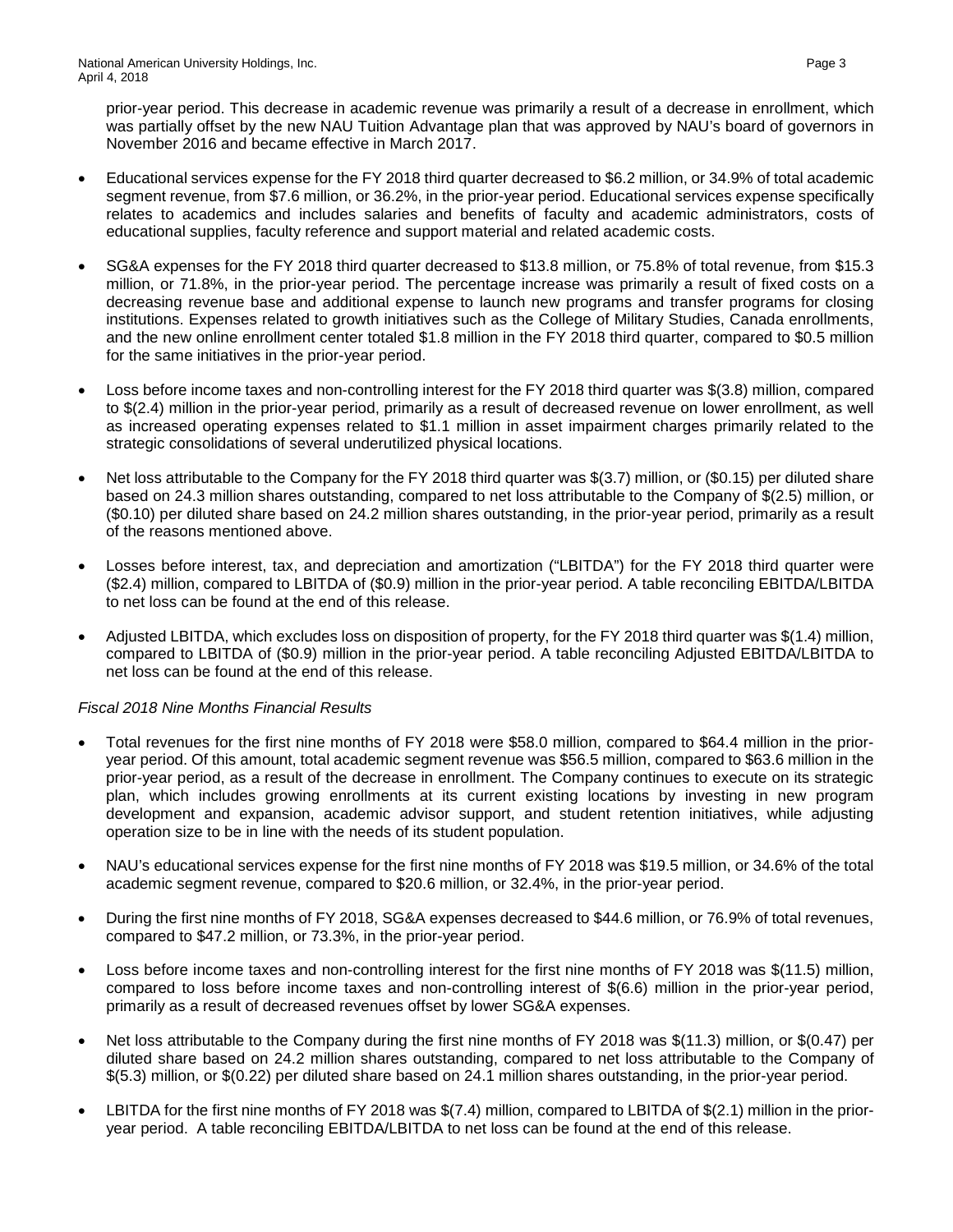• Adjusted LBITDA, which excludes loss on disposition of property, for the first nine months of FY 2018 was \$(5.3) million, compared to LBITDA of (\$2.1) million in the prior-year period. A table reconciling Adjusted EBITDA/LBITDA to net loss can be found at the end of this release.

#### *Balance Sheet Highlights*

| (in millions except for percentages)  |     | 2/28/2018 | 5/31/2017 | % Change |
|---------------------------------------|-----|-----------|-----------|----------|
| Cash and Cash Equivalents/Investments | \$. | $4.6*$    | 16.2      | (71.3) % |
| <b>Working Capital</b>                |     | 1.3       | 11.2      | (88.3) % |
| Other Long-term Liabilities           |     | 2.9       | 4.0       | (28.4) % |
| Stockholders' Equity                  |     | 17.8      | 29.9      | (40.7) % |

\*Decrease in cash was primarily the result of expenditures related to lease terminations, operating loss, and dividends.

## **Conference Call Information**

Management will discuss these results in a conference call (with accompanying presentation) on Thursday, April 5, 2018, at 11:00 a.m. ET.

The dial-in numbers are: (877) 407-9078 (U.S.) (201) 493-6745 (International)

## **Accompanying Slide Presentation and Webcast**

The Company will have an accompanying slide presentation available in PDF format at the "Investor Relations" section of the NAU website at [http://investors.national.edu.](http://investors.national.edu/) The presentation will be made available 30 minutes prior to the conference call. In addition, the call will be simultaneously webcast over the Internet via the "Investor Relations" section of the NAU website or by clicking on the conference call link: [http://national.equisolvewebcast.com/q3-2018.](http://national.equisolvewebcast.com/q3-2018)

#### **About National American University Holdings, Inc.**

National American University Holdings, Inc., through its wholly owned subsidiary, operates National American University, a regionally accredited, proprietary, multi-location institution of higher learning offering associate, bachelor's, master's, and doctoral degree programs in technical and professional disciplines. Accredited by the Higher Learning Commission, NAU has been providing technical and professional career education since 1941. NAU opened its first location in Rapid City, South Dakota, and has since grown to multiple locations in several U.S. states. In 1998, NAU began offering online courses. Today, NAU offers degree programs in traditional, online, and hybrid formats, which provide students increased flexibility to take courses at times and places convenient to their busy lifestyles.

#### **Forward Looking Statements**

This press release may contain forward-looking statements within the meaning of the Private Securities Litigation Reform Act of 1995 regarding the Company's business. Statements made in this release, other than those concerning historical financial information, may be considered forward-looking statements, which speak only as of the date of this release and are based on current beliefs and expectations and involve a number of assumptions. These forwardlooking statements include outlooks or expectations for earnings, revenue, expenses or other future financial or business performance, strategies or expectations, or the impact of legal or regulatory matters on business, results of operations or financial condition. Specifically, forward-looking statements may include statements relating to the future financial performance of the Company; the ability to continue to receive Title IV funds; the growth of the market for the Company's services; expansion plans and opportunities; consolidation in the market for the Company's services generally; and other statements preceded by, followed by or that include the words "estimate," "plan," "project," "forecast," "intend," "expect," "anticipate," "believe," "seek," "target" or similar expressions. These forwardlooking statements involve a number of known and unknown risks and uncertainties or other assumptions that may cause actual results or performance to be materially different from those expressed or implied by those forwardlooking statements. Other factors that could cause the Company's results to differ materially from those contained in its forward-looking statements are included under, among others, the heading "Risk Factors" in the Company's Annual Report on Form 10-K, which the Company filed on August 4, 2017, and in its other filings with the Securities and Exchange Commission. The Company assumes no obligation to update the information contained in this release.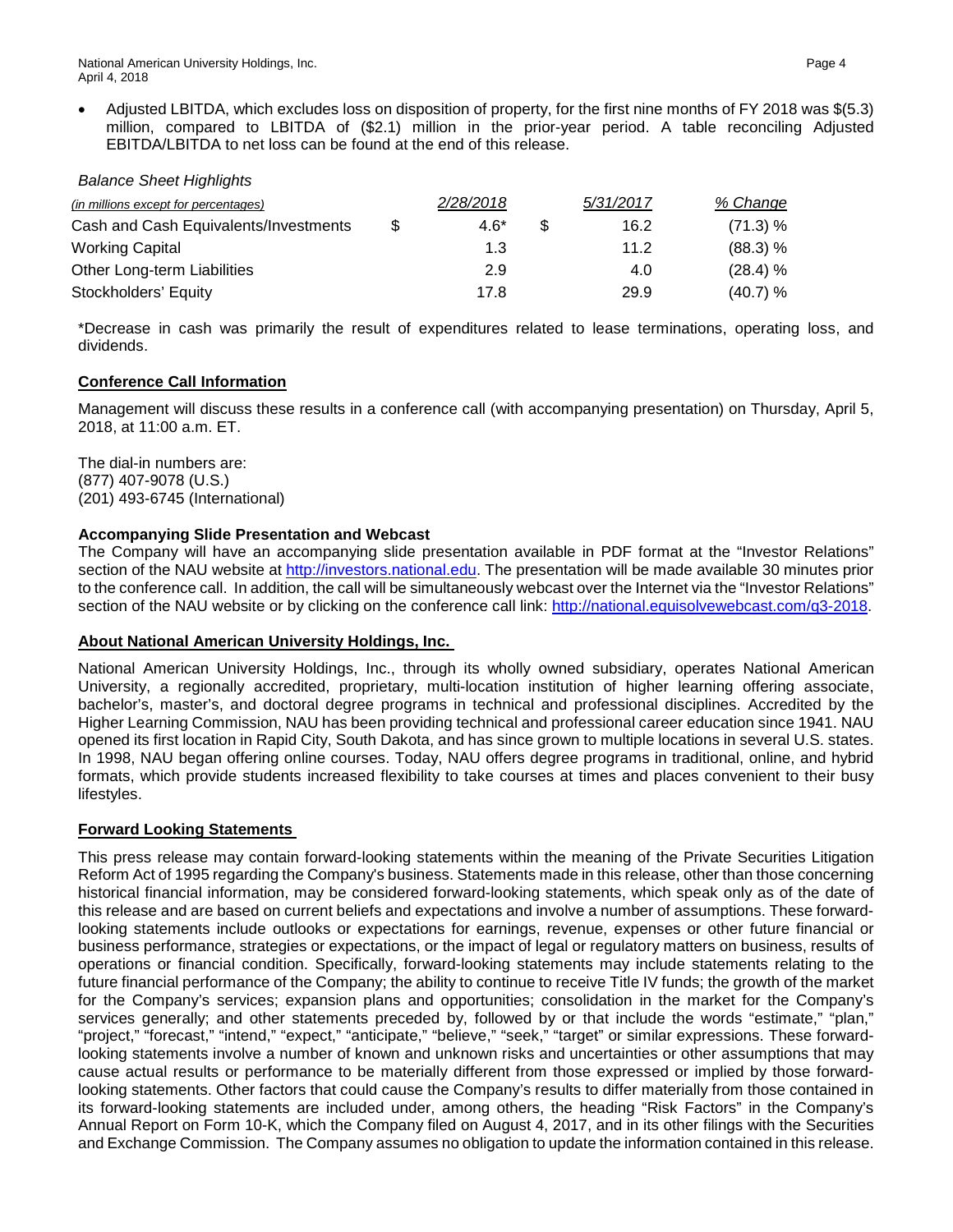National American University Holdings, Inc. **Page 5** and the state of the state of the state of the Page 5 April 4, 2018

Contact Information: **National American University Holdings, Inc.** Dr. Ronald Shape 605-721-5220 [rshape@national.edu](mailto:rshape@national.edu) 

Investor Relations Counsel **The Equity Group Inc.** Carolyne Y. Sohn 415-568-2255 [csohn@equityny.com](mailto:csohn@equityny.com)

Adam Prior 212-836-9606 [aprior@equityny.com](mailto:aprior@equityny.com)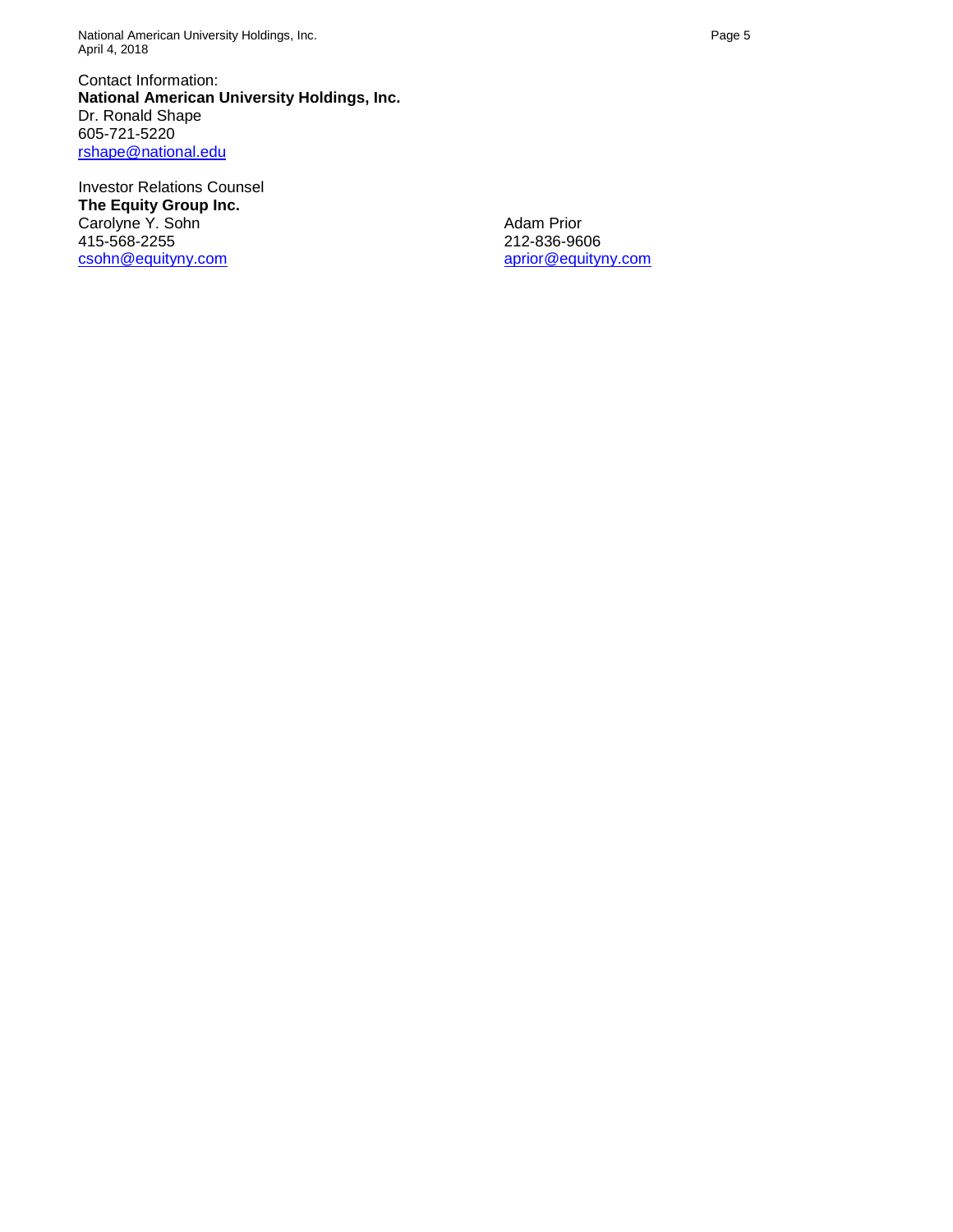## **NATIONAL AMERICAN UNIVERSITY HOLDINGS, INC. AND SUBSIDIARIES**

#### **UNAUDITED CONDENSED CONSOLIDATED STATEMENTS OF OPERATIONS AND COMPREHENSIVE INCOME FOR THE THREE MONTHS AND NINE MONTHS ENDED FEBRUARY 28, 2018 AND 2017 (In thousands, except share and per share amounts)**

|                                                                        | <b>Three Months Ended</b> |              |    | <b>Nine Months Ended</b><br>February 28, |    |            |    |            |
|------------------------------------------------------------------------|---------------------------|--------------|----|------------------------------------------|----|------------|----|------------|
|                                                                        | February 28,              |              |    |                                          |    |            |    |            |
|                                                                        |                           | 2018         |    | 2017                                     |    | 2018       |    | 2017       |
| <b>REVENUE:</b>                                                        |                           |              |    |                                          |    |            |    |            |
| Academic revenue                                                       | \$                        | 16,923       | \$ | 20,158                                   | \$ | 53,607     | \$ | 59,872     |
| Auxiliary revenue                                                      |                           | 955          |    | 891                                      |    | 2,930      |    | 3,699      |
| Rental income — apartments                                             |                           | 349          |    | 282                                      |    | 1,049      |    | 873        |
| Condominium sales                                                      |                           |              |    |                                          |    | 455        |    |            |
| Total revenue                                                          |                           | 18,227       |    | 21,331                                   |    | 58,041     |    | 64,444     |
| <b>OPERATING EXPENSES:</b>                                             |                           |              |    |                                          |    |            |    |            |
| Cost of educational services                                           |                           | 6,234        |    | 7,629                                    |    | 19,545     |    | 20,594     |
| Selling, general and administrative                                    |                           | 13,817       |    | 15,321                                   |    | 44,633     |    | 47,228     |
| Auxiliary expense                                                      |                           | 686          |    | 591                                      |    | 2,079      |    | 2,694      |
| Cost of condominium sales                                              |                           |              |    |                                          |    | 427        |    |            |
| Loss on lease termination                                              |                           |              |    |                                          |    | 362        |    |            |
| Loss on disposition of property                                        |                           | 1,076        |    | 2                                        |    | 2,071      |    | 8          |
| Total operating expenses                                               |                           | 21,813       |    | 23,543                                   |    | 69,117     |    | 70,524     |
| OPERATING LOSS                                                         |                           | (3,586)      |    | (2,212)                                  |    | (11,076)   |    | (6,080)    |
| OTHER INCOME (EXPENSE):                                                |                           |              |    |                                          |    |            |    |            |
| Interest income                                                        |                           | 14           |    | 28                                       |    | 63         |    | 77         |
| Interest expense                                                       |                           | (211)        |    | (211)                                    |    | (628)      |    | (639)      |
| Other income — net                                                     |                           | 8            |    | 14                                       |    | 95         |    | 83         |
| Total other expense                                                    |                           | (189)        |    | (169)                                    |    | (470)      |    | (479)      |
| LOSS BEFORE INCOME TAXES                                               |                           | (3,775)      |    | (2, 381)                                 |    | (11, 546)  |    | (6, 559)   |
| INCOME TAX BENEFIT (EXPENSE)                                           |                           | 83           |    | (143)                                    |    | 268        |    | 1,254      |
| <b>NET LOSS</b>                                                        |                           | (3,692)      |    | (2,524)                                  |    | (11,278)   |    | (5,305)    |
| NET INCOME ATTRIBUTABLE TO NON-CONTROLLING                             |                           | (15)         |    | (12)                                     |    | (34)       |    | (39)       |
| <b>INTEREST</b>                                                        |                           |              |    |                                          |    |            |    |            |
| NET LOSS ATTRIBUTABLE TO NATIONAL AMERICAN                             |                           |              |    |                                          |    |            |    |            |
| UNIVERSITY HOLDINGS, INC. AND SUBSIDIARIES                             |                           | (3,707)      |    | (2,536)                                  |    | (11, 312)  |    | (5, 344)   |
| OTHER COMPREHENSIVE (LOSS) INCOME, NET OF TAX                          |                           |              |    |                                          |    |            |    |            |
| Unrealized gains (losses) on investments, net of tax benefit (expense) |                           | 11           |    | 3                                        |    | 4          |    | (2)        |
| COMPREHENSIVE LOSS ATTRIBUTABLE TO                                     |                           |              |    |                                          |    |            |    |            |
| NATIONAL AMERICAN UNIVERSITY HOLDINGS, INC.                            | \$                        | (3,696)      | \$ | (2, 533)                                 | \$ | (11,308)   | \$ | (5,346)    |
|                                                                        |                           |              |    |                                          |    |            |    |            |
| Basic net loss attributable to National American University            | \$                        | (0.15)       | \$ | (0.10)                                   | \$ | (0.47)     | \$ | (0.22)     |
| Holdings, Inc.                                                         |                           |              |    |                                          |    |            |    |            |
| Diluted net loss attributable to National American University          | \$                        | (0.15)       | \$ | (0.10)                                   | \$ | (0.47)     | \$ | (0.22)     |
| Holdings, Inc.                                                         |                           |              |    |                                          |    |            |    |            |
| Basic weighted average shares outstanding                              |                           | 24,269,158   |    | 24,177,979                               |    | 24,222,864 |    | 24,146,643 |
| Diluted weighted average shares outstanding                            |                           | 24, 269, 158 |    | 24,177,979                               |    | 24,222,864 |    | 24,146,643 |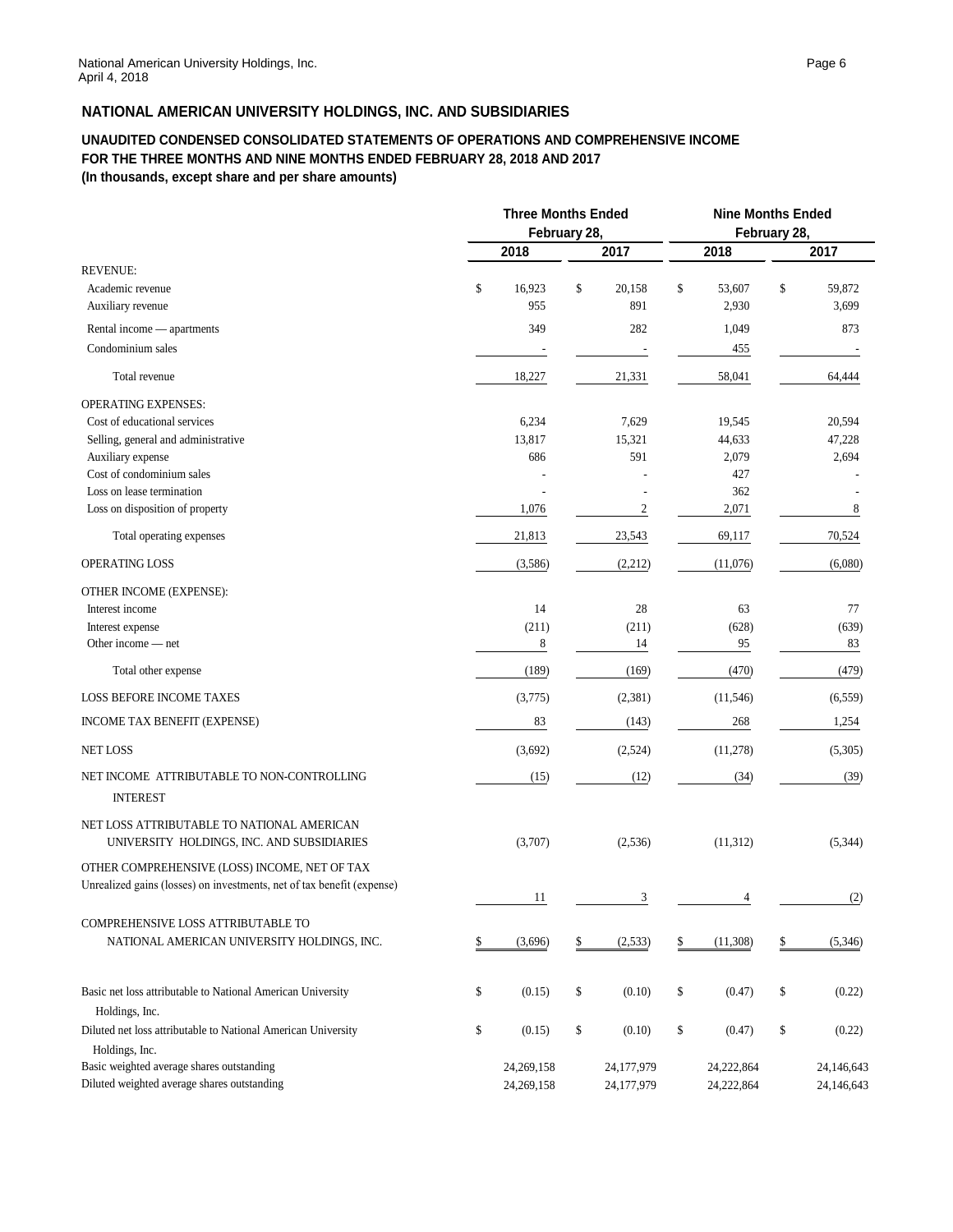# **NATIONAL AMERICAN UNIVERSITY HOLDINGS, INC. AND SUBSIDIARIES**

## **UNAUDITED CONDENSED CONSOLIDATED BALANCE SHEETS**

**AS OF FEBRUARY 28, 2018 AND MAY 31, 2017 (In thousands, except share and per share amounts)**

|                                                                                  |                     | 2018                     |          | 2017   |
|----------------------------------------------------------------------------------|---------------------|--------------------------|----------|--------|
| <b>ASSETS</b>                                                                    |                     |                          |          |        |
| <b>CURRENT ASSETS:</b>                                                           |                     |                          |          |        |
| Cash and cash equivalents                                                        | \$                  | 4,638                    | \$       | 11,974 |
| Available for sale investments                                                   | \$                  |                          | \$       | 4,183  |
| Student receivables - net of allowance of \$686 and \$1,195 at February 28, 2018 |                     |                          |          |        |
| and May 31, 2017, respectively                                                   | \$                  | 3,586                    | \$       | 2,895  |
| Other receivables                                                                | \$                  | 724                      | \$       | 458    |
| Income taxes receivable                                                          | \$                  | 2,397                    | \$       | 2,301  |
| Prepaid and other current assets                                                 | \$                  | 1,638                    | \$       | 1,649  |
| <b>Total current assets</b>                                                      | \$                  | 12,983                   | \$       | 23,460 |
| Total property and equipment - net                                               | \$                  | 27,194                   | \$       | 31,318 |
| <b>OTHER ASSETS:</b>                                                             |                     |                          |          |        |
| Restricted certificate of deposit                                                | \$                  | 1,250                    | \$       |        |
| Condominium inventory                                                            | \$                  | 190                      | \$       | 621    |
| Land held for future development                                                 | \$                  | 229                      | \$       | 229    |
| Course development - net of accumulated amortization of \$3,465 and \$3,322 at   |                     |                          |          |        |
| February 28, 2018 and May 31, 2017, respectively                                 | \$                  | 812                      | \$       | 1,111  |
| Other                                                                            | \$                  | 597                      | \$       | 853    |
| Total other assets                                                               | \$                  | 3,078                    | \$       | 2,814  |
| <b>TOTAL</b>                                                                     | \$                  | 43,255                   | \$       | 57,592 |
| <b>LIABILITIES AND STOCKHOLDERS' EQUITY</b>                                      |                     |                          |          |        |
| <b>CURRENT LIABILITIES:</b>                                                      |                     |                          |          |        |
| Current portion of capital lease payable                                         | \$                  | 367                      | \$       | 331    |
| Accounts payable                                                                 | \$                  | 2,643                    | \$       | 3,076  |
| Dividends payable                                                                | \$                  |                          | \$       | 1,094  |
| Income taxes payable<br>Deferred income                                          | \$                  | 105<br>3,312             | \$<br>\$ | 113    |
| Accrued and other liabilities                                                    | \$                  |                          |          | 1,691  |
| <b>Total current liabilities</b>                                                 | $\frac{1}{2}$<br>\$ | 5,240                    | \$<br>\$ | 5,906  |
|                                                                                  |                     | 11,667                   |          | 12,211 |
| <b>DEFERRED INCOME TAXES</b>                                                     | \$                  | $\overline{\phantom{a}}$ | \$       | 194    |

OTHER LONG-TERM LIABILITIES \$ 2,870 \$ 4,010 CAPITAL LEASE PAYABLE, NET OF CURRENT PORTION \$ 10,957 \$ 11,237

COMMITMENTS AND CONTINGENCIES

STOCKHOLDERS' EQUITY:

 Common stock, \$0.0001 par value (50,000,000 authorized; 28,670,095 issued and 24,330,914 outstanding as of February 28, 2018; 28,557,968 issued and 24,224,924 outstanding as of May 31, 2017)<br>
and the state of May 31, 2017)<br>
and the state of the state of the state of the state of the state of the state of the state of the state of the state of the state of the state of the state Additional paid-in capital and the set of the set of the set of the set of the set of the set of the set of the set of the set of the set of the set of the set of the set of the set of the set of the set of the set of the Accumulated deficit

|                                                                              |          | , <i>,</i> |
|------------------------------------------------------------------------------|----------|------------|
| Treasury stock, at cost (4,339,181 shares at February 28, 2018 and 4,333,044 |          |            |
| shares at May 31, 2017)                                                      | (22.494) | (22, 481)  |
| Accumulated other comprehensive loss, net of taxes - unrealized loss         |          |            |
| on available for sale securities                                             |          | (4)        |
| Total National American University Holdings, Inc. stockholders' equity       | 17.743   | 29,956     |
| Non-controlling interest                                                     | 18       | (16)       |
| Total stockholders' equity                                                   | 17,761   | 29,940     |
| ΤΟΤΑL                                                                        | 43.255   | 57,592     |
|                                                                              |          |            |

**February 28, May 31,**